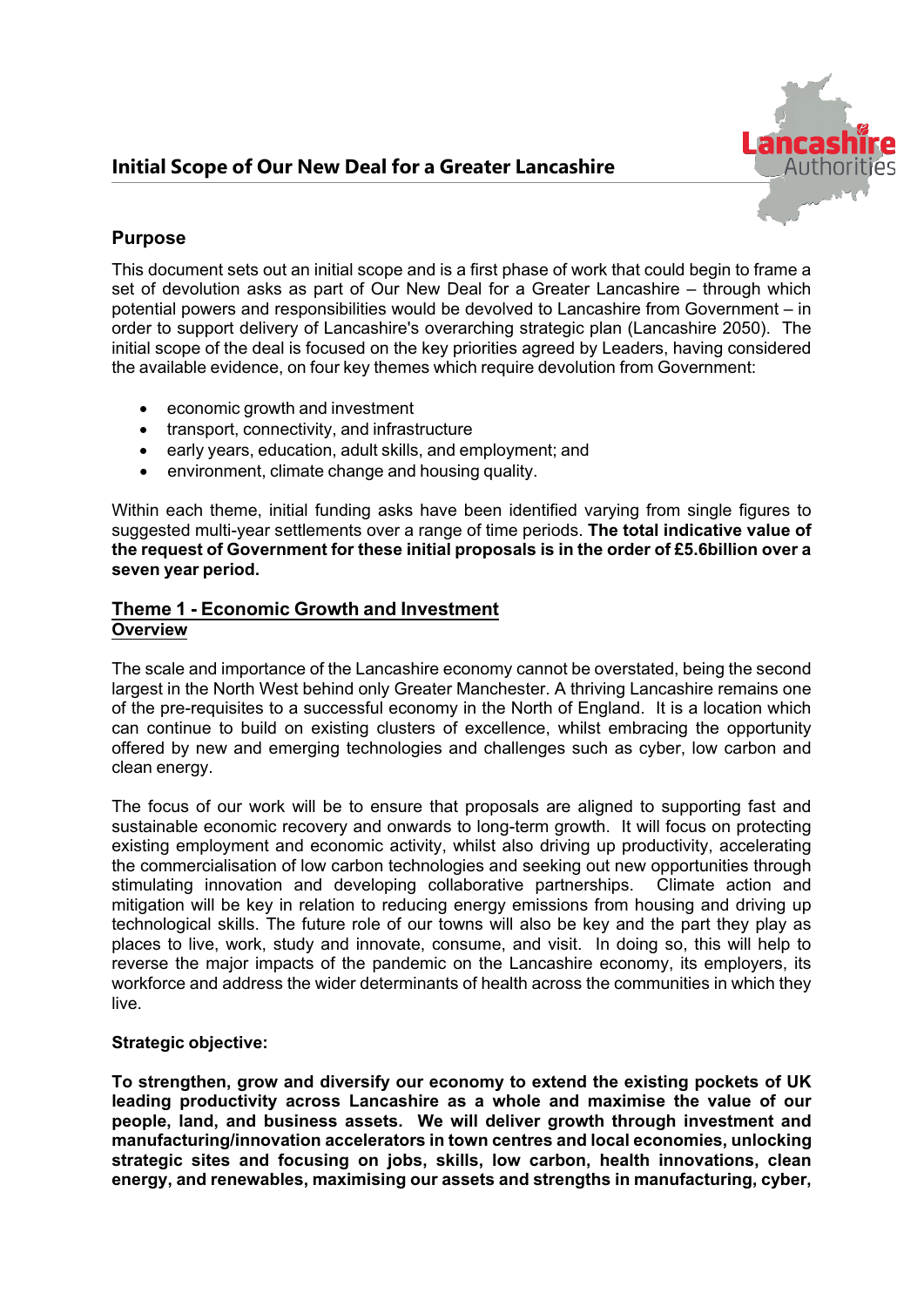**digital, and the visitor economy.**

**The total annual indicative value of the request of Government for the Economic Development and Investment theme is in the order of £200million per annum.**

## **Theme 2 Transport, Connectivity and Infrastructure Overview**

Lancashire's economic geography is complex and spatially polycentric. Connectivity - both physical and digital - is unequally distributed and under-provided. This is holding back Lancashire's full potential and that of the North as a whole. There are compelling reasons to want to improve both East-West and digital connectivity in Lancashire to tackle some of the worst climate, health and socioeconomic outcomes; provide employers with a larger pool of workers to draw from, enabling the development of more highly specialised sectors, increasing productivity through agglomeration; and integrating Lancashire's divided economy into one.

Strategically positioned between the rural areas of Cumbria and Pennines and the major cities of Leeds, Manchester, and Liverpool, Lancashire's best transport connectivity runs North-South, but most people live East-West in a central corridor stretching from Pendle and the Yorkshire borders to Blackpool and the coastal economies. Improving links East-West across the county allows residents to access the major North-South connections more easily maximising opportunities such as high speed rail (HS2). The focus for these links will include bus, renewables-powered electric heavy and light rail, and active travel (walking and cycling). Lancashire is 80% rural and does not have one major settlement which everywhere looks towards. Rather it has groupings of small cities, large towns and freestanding medium-sized towns within urban areas. Those urban areas are better served by digital connectivity. Improved digital connectivity will support the people, businesses, rural and coastal economies and associated natural environment to achieve their significant economic potential, help level up health and wider inequalities and achieve demanding environmental ambitions.

Furthermore, aligning investment in transport and digital infrastructure and utilities with investment in major development and strategic priorities will unlock the economic potential of Lancashire. The high-speed digital cable into Blackpool; the Pennine Industrial District connected by the M65 Manufacturing Corridor; and strategic road and rail connections including cross borders to the major cities of Leeds, Manchester, and Liverpool, will maximise potential across Lancashire and the north as a whole.

### **Strategic objective:**

**To level up transport infrastructure along the eastwest growth corridor and connect people, business, jobs, education, and investment through improved transport supported by active travel, bus, cycling and walking and full fibre broadband unlocking major development and employment investment**

**The total annual indicative value of the request of Government for the Transport, Connectivity and Infrastructure theme is in the order of £150million per annum.**

### **Theme 3 Early Years, Education, Adult Skills and Employment Workstream Overview**

Skills investment is arguably one of the most important priorities for the country (and county) to level up – creating places attractive to higher productivity businesses and increasing social mobility and improving life chances, health outcomes and opportunity for all Lancashire's 1.5million residents.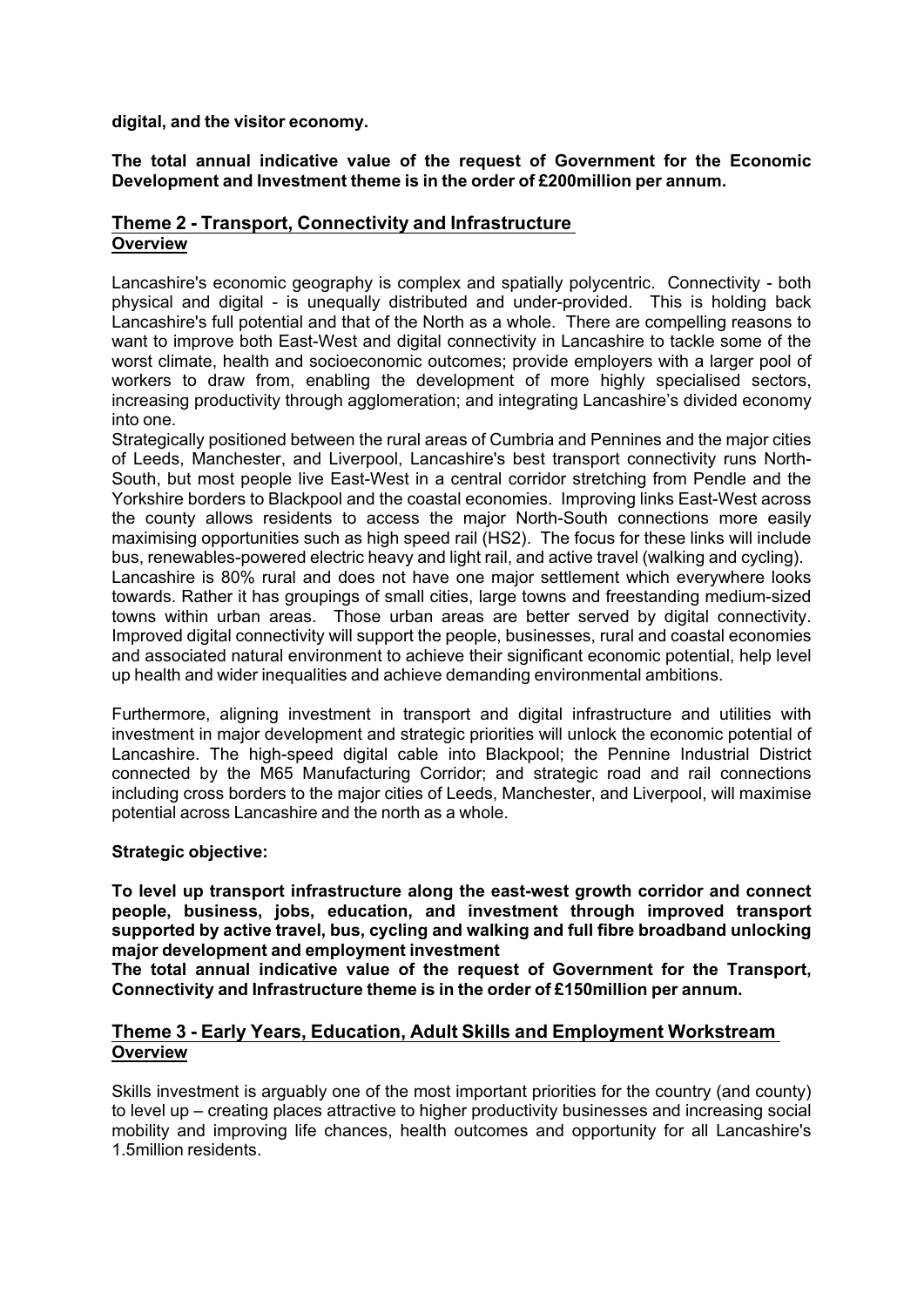Through skilling up the population, Lancashire aims to build a talent pipeline aligned with the needs of the economy, enhancing productivity, tackling climate change and, by connecting the workforce to good quality jobs, open up opportunities for career progression, higher wages and improved standards of living. This theme will cover an increased focus on preparing children in the early years of life (0-5) for school readiness as well as focusing on upskilling and improving outcomes for young people and adults (post 16) and those in their working years. This will include working with businesses to improve skills utilisation, job quality, wages, and recruitment.

Most places in Lancashire have a very low skills base with 23% of residents with either no qualifications or NVQ1 qualifications and there is a major skills deficit at NVQ Level 4 when compared with the North West and UK averages.

#### **Strategic objective:**

**To increase focus on preparing children in the early years of life (05) for school readiness and to 'level up' the skills of the working age population, by ensuring that Lancashire residents are able to effectively access high quality skills provision and compete for employment opportunities which enables them to secure a higher quality of life and maximise the existing and emerging strengths in Lancashire's economy including climate change, clean energy, cyber, digital and data.**

**The total annual indicative value of the request of Government for the Early Years, Education, Adult Skills and Employment theme is in the order of £260million per annum.**

### **Theme 4 – Environment, Climate Change, and Housing Quality Overview**

Tackling climate change and reducing our greenhouse gas emissions is one of the biggest challenges facing our society and significant action is needed across Lancashire to achieve government targets set to reach net zero by 2050. Working together will improve the resilience of Lancashire to the impacts of climate change, such as flooding, on communities, businesses and the wider economy. There is a need for locally led, place-based approach to energy solutions such as decarbonising heating systems, improving energy efficiency and local renewable electricity generation to meet current and future growth needs. Much of Lancashire's housing stock falls severely below standards and is energy inefficient – domestic gas is the second biggest contributor to emissions in Lancashire, after transport. Beyond the environmental and health benefits of reducing emissions, there are significant economic opportunities locally and nationally in the transition to low carbon energy technologies with growth in new high-value industries and more productive, higher paid jobs.

Very poor housing quality is a prominent feature of many of Lancashire's urban centres with some areas having significant volumes of stock over 120 years old and others having very low volumes of houses built to more modern quality standards over the last 20 years. Poor quality and condition including cold, damp and energy inefficient housing, contributes to high CO2 emissions and fuel poverty. This poor-quality housing – typically older, private sector rented stock – plays a crucial role in driving some of the worst health outcomes in England and plays a key role in constraining efforts to regenerate the county's most deprived places. Existing powers are not effective in delivering strategic change and reversing cycles of decline. Intervention in these areas of chronic housing failure will create a platform for better social outcomes, supporting regeneration and economic growth. Benefits include the creation of new jobs, skills and training in construction as well as tackling climate change through installation of cooling and heating systems and mitigating future risks from increased flooding. Improving the quality of housing stock will help to provide residents with attractive, spacious,